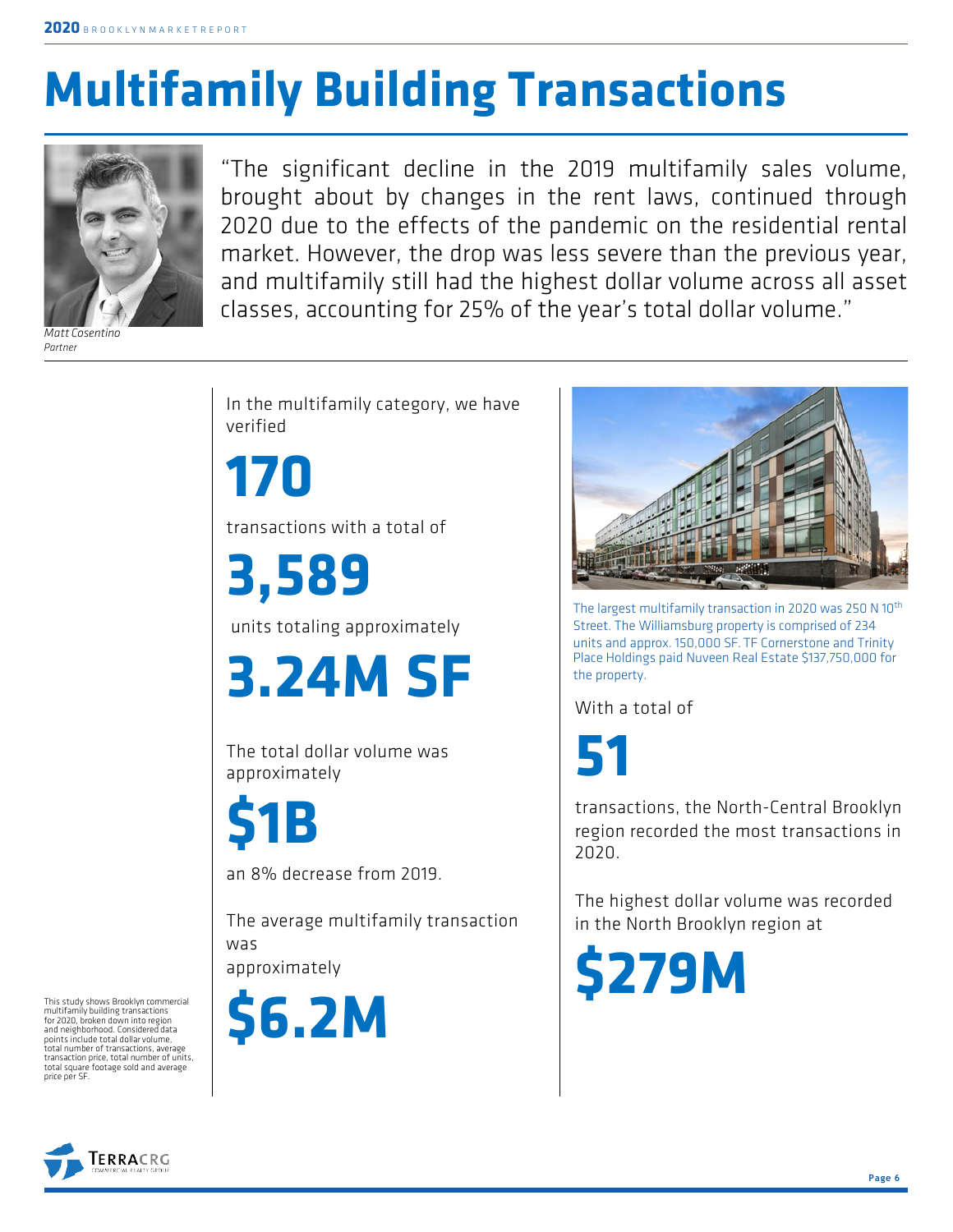### **Multifamily**

| Neighborhood            | <b>Dollar Volume</b> | <b>Transactions</b> |                  |             | Avg. Price | <b>Total SF</b> | Avg P/SF | <b>Total Units</b> |             | Avg P/Unit |
|-------------------------|----------------------|---------------------|------------------|-------------|------------|-----------------|----------|--------------------|-------------|------------|
| Borough Park            | \$<br>4,801,500      |                     |                  | 3\$         | 1,600,500  | 14,646 \$       | 328      | 17 <sup>5</sup>    |             | 282,441    |
| East Flatbush           | \$<br>62,975,000     |                     | 9                | $\varsigma$ | 6,997,222  | 422,594 \$      | 149      | 461 \$             |             | 136,605    |
| Flatbush                | \$<br>9,400,000      |                     | $3\sqrt{5}$      |             | 3,133,333  | 72,344 \$       | 130      | 84 \$              |             | 111,905    |
| Kensington              | \$<br>9,040,000      |                     | 2 <sup>5</sup>   |             | 4,520,000  | 62,910 \$       | 144      | 69                 | - \$        | 131,014    |
| Lefferts Gardens        | \$<br>11,165,480     |                     | $3\sqrt{5}$      |             | 3,721,827  | 27,921 \$       | 400      | 40                 | - \$        | 279,137    |
| Prospect Park South     | \$<br>87,680,000     |                     | $2 \frac{2}{7}$  |             | 43,840,000 | 461,068 \$      | 190      | 426                | -\$         | 205,822    |
| <b>Central</b>          | \$<br>185,061,980    |                     | 22 <sup>5</sup>  |             | 8,411,908  | 1,061,483 \$    | 174      | $1,097$ \$         |             | 168,698    |
| Brownsville             | \$<br>825,000        |                     | $1\sqrt{5}$      |             | 825,000    | $3,075$ \$      | 268      |                    | $5\sqrt{5}$ | 165,000    |
| <b>Cypress Hills</b>    | \$<br>2,000,000      |                     | 2 <sup>5</sup>   |             | 1,000,000  | $8,885$ \$      | 225      | 14                 | -\$         | 142,857    |
| East NY                 | \$<br>3,075,000      |                     | 2 <sup>5</sup>   |             | 1,537,500  | 13,271 \$       | 232      | $14 \frac{1}{2}$   |             | 219,643    |
| <b>East</b>             | \$<br>5,900,000      |                     |                  | $5\sqrt{5}$ | 1,180,000  | 25,231 \$       | 234      | 33 <sub>5</sub>    |             | 178,788    |
| Boerum Hill             | \$<br>5,725,000      |                     |                  | 35          | 1,908,333  | $14,216$ \$     | 403      | $22 \frac{2}{3}$   |             | 260,227    |
| Brooklyn Heights        | \$<br>37,276,427     |                     | 6                | \$          | 6,212,738  | 52,269 \$       | 713      | 87 \$              |             | 428,465    |
| <b>Carroll Gardens</b>  | \$<br>22,175,000     |                     | $4\frac{1}{2}$   |             | 5,543,750  | 43,837 \$       | 506      | $55 \;$ \$         |             | 403,182    |
| <b>Clinton Hill</b>     | \$<br>86,200,000     |                     | 35               |             | 28,733,333 | 132,322 \$      | 651      | 142, 5             |             | 607,042    |
| Cobble Hill             | \$<br>3,100,000      |                     | $\mathbf{1}$     | \$          | 3,100,000  | $5,250$ \$      | 590      | 6                  | \$          | 516,667    |
| <b>Fort Greene</b>      | \$<br>8,625,000      |                     | 35               |             | 2,875,000  | 17,600 \$       | 490      | 30                 | \$          | 287,500    |
| Park Slope              | \$<br>61,702,350     |                     | $14 \frac{1}{2}$ |             | 4,407,311  | 124,170 \$      | 497      | 160 \$             |             | 385,640    |
| Prospect Heights        | \$<br>7,340,000      |                     | 2 <sup>5</sup>   |             | 3,670,000  | 11,819 \$       | 621      | 16                 | $\varsigma$ | 458,750    |
| <b>Greater Downtown</b> | \$<br>232, 143, 777  |                     | $36 \frac{1}{2}$ |             | 6,448,438  | 401,483 \$      | 578      | 518                | -\$         | 448,154    |
| East Williamsburg       | \$<br>21,400,000     |                     | 35               |             | 7,133,333  | 40,175 \$       | 533      | 44 \$              |             | 486,364    |
| Greenpoint              | \$<br>12,855,000     |                     | 7 <sup>5</sup>   |             | 1,836,429  | 35,275 \$       | 364      | 43 \$              |             | 298,953    |
| Williamsburg            | \$<br>244,390,000    |                     | 9                | \$          | 27,154,444 | 343,283 \$      | 712      | 377 \$             |             | 648,249    |
| <b>North</b>            | \$<br>278,645,000    |                     | 19               | \$          | 14,665,526 | 418,733 \$      | 665      | 464                | -\$         | 600,528    |
| Bedford Stuyvesant      | \$<br>91,460,798     |                     | $15 \frac{2}{3}$ |             | 6,097,387  | 354,795 \$      | 258      | 376 \$             |             | 243,247    |
| <b>Bushwick</b>         | \$<br>65,696,000     |                     | $20 \frac{2}{3}$ |             | 3,284,800  | 129,188 \$      | 509      | 167 <sup>5</sup>   |             | 393,389    |
| Crown Heights           | \$<br>36,505,863     |                     | 9                | \$          | 4,056,207  | 148,020 \$      | 247      | 157 <sup>5</sup>   |             | 232,521    |
| Crown Heights South     | \$<br>3,360,000      |                     | 35               |             | 1,120,000  | 16,380 \$       | 205      | $17\frac{2}{7}$    |             | 197,647    |
| Ocean Hill              | \$<br>5,225,000      |                     | $4\frac{2}{3}$   |             | 1,306,250  | 19,219 \$       | 272      | 26                 | - \$        | 200,962    |
| <b>North-Central</b>    | \$<br>202,247,661    |                     | 51 <sup>5</sup>  |             | 3,965,640  | 667,602 \$      | 303      | 743\$              |             | 272,204    |
| Coney Island            | \$<br>4,988,133      |                     | $4\,$ \$         |             | 1,247,033  | 20,536 \$       | 243      | 24 <sup>5</sup>    |             | 207,839    |
| Gravesend               | \$<br>27,605,000     |                     | 4                | \$          | 6,901,250  | 140,938 \$      | 196      | 150                | - \$        | 184,033    |
| Sea Gate                | \$<br>782,990        |                     | 1                | \$          | 782,990    | $1,584$ \$      | 494      | 5                  | \$          | 156,598    |
| Sheepshead Bay          | \$<br>3,500,000      |                     | 1                | \$          | 3,500,000  | 17,700 \$       | 198      | $23 \; \zeta$      |             | 152,174    |
| <b>South</b>            | \$<br>36,876,123     |                     | 10 <sup>5</sup>  |             | 3,687,612  | 180,758 \$      | 204      | 202 <sup>5</sup>   |             | 182,555    |
| Bath Beach              | \$<br>21,300,000     |                     | 2 <sup>5</sup>   |             | 10,650,000 | 113,240 \$      | 188      | $127$ \$           |             | 167,717    |
| Bay Ridge               | \$<br>22,510,000     |                     |                  | 3\$         | 7,503,333  | 94,420 \$       | 238      | 93 \$              |             | 242,043    |
| Bensonhurst             | \$<br>15,961,825     |                     | $6\sqrt{5}$      |             | 2,660,304  | 106,488 \$      | 150      | 109 \$             |             | 146,439    |
| Dyker Heights           | \$<br>7,210,000      |                     | $4\frac{1}{2}$   |             | 1,802,500  | 23,970 \$       | 301      | $24 \;$ \$         |             | 300,417    |
| Fort Hamilton           | \$<br>800,000        |                     |                  | $1\,$ \$    | 800,000    | 5,280 \$        | 152      | 6\$                |             | 133,333    |
| Greenwood Heights       | \$<br>2,650,000      |                     |                  | $1\sqrt{5}$ | 2,650,000  | 4,992 \$        | 531      | 7 <sup>5</sup>     |             | 378,571    |
| Sunset Park             | \$<br>31,368,000     |                     | 9\$              |             | 3,485,333  | 121,742 \$      | 258      | 146 \$             |             | 214,849    |
| <b>Windsor Terrace</b>  | \$<br>5,900,000      |                     |                  | $1\,$ \$    | 5,900,000  | 15,200 \$       | 388      | $20 \frac{2}{3}$   |             | 295,000    |
| <b>West</b>             | \$<br>107,699,825    |                     | 27 <sub>5</sub>  |             | 3,988,882  | 485,332 \$      | 222      | 532 \$             |             | 202,443    |
|                         |                      |                     |                  |             |            |                 |          |                    |             |            |
| Neighborhood            | <b>Dollar Volume</b> | <b>Transactions</b> |                  |             | Avg. Price | <b>Total SF</b> | Avg P/SF | <b>Total Units</b> |             | Avg P/Unit |
| <b>Brooklyn Wide</b>    | \$1,048,574,366      |                     | 170, 5           |             | 6,168,085  | 3,240,622 \$    | 324      | $3,589$ \$         |             | 292,163    |